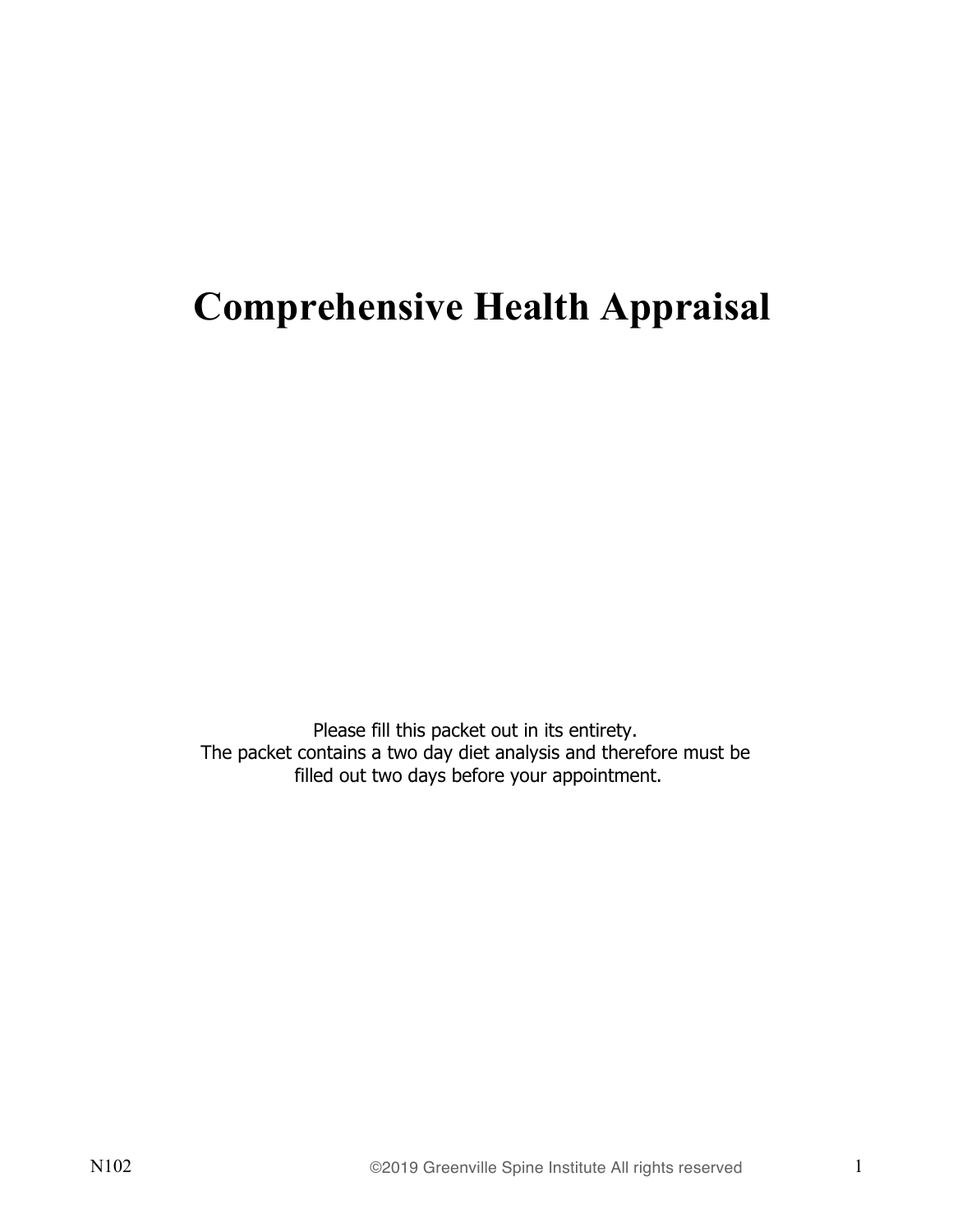## **What Should I Expect?**

Your experience through the Comprehensive Health Assessment will put you on a journey to a new level of health. We have designed this program for those people who are committed to changing their health and willing to become an active participant in the process.

#### **INITIAL CONSULTATION:**

The initial consultation will outline a holistic method of approach for your problem by understanding more about you, your lifestyle, your genetic make up, your health history and your diet. Instead of focusing on the condition the person has, we focus on the PERSON that has the condition. The underlining cause of most health problems is usually an organ or system of your body that has lost its "organ reserve". Let's use the analogy of an automobile. What happens when your gas tank goes lower than the tank reserve? Your car begins to hesitate and drive below its normal performance and eventually…your car stops. When you stress an organ system for decades due to excess stress, poor dietary choices, lack of nutrition, deficient sleep, lack of exercise and a build up of toxins you will lose your organ reserve which will result in organ dysfunction (disease) and eventually a symptom. Our goal is not to solely focus on the symptom, but the underlining cause of the condition.

#### **LABORATOR TESTING:**

The doctor may recommend special laboratory testing to further evaluate your condition. Testing may be completed from blood, urine, saliva or stool and most testing can be completed in the comfort of your home. After the testing is received and evaluated, an individual program will be designed to assist your body in obtaining health. Depending on your case, the doctor may set up follow consultations to evaluate and discuss your progress.

#### **PAYMENTS:**

In regards to the nutritional services in this office, payment is due at the time of service. For your comfort, all fees will be explained before any services are rendered.

#### **QUESTIONS:**

It is important to ask as many questions as possible. Our goal is to empower you to understand that your body was designed to be healthy! We will focus on your body's natural ability to heal and we look forward to taking this journey with you.

I understand the above information:

(Signature) (Date)

### **Terms of Acceptance for Nutritional Care**

We solely provide any suggested nutritional advice or dietary advice, and the adjunctive schedule of nutrition to upgrade the quality of foods and nutrients in your diet and to support the normal processes of your body.

We use diagnostic testing to find dysfunction in the organ systems of the body. We will not use any of the diagnostic testing to diagnose and/or treat disease, but only to enhance the function of the human body. Regardless of what the disease is called, we do not offer to treat it.

A vitamin, mineral, trace element, amino acid or herb is not a drug. Although any of these substances may have an effect on any disease process or symptom, this does not mean that anyone can be misrepresent or classify them as drugs.

I understand the *objectives pertaining to my nutritional care in this office. Therefore, I accept nutritional care* on this basis.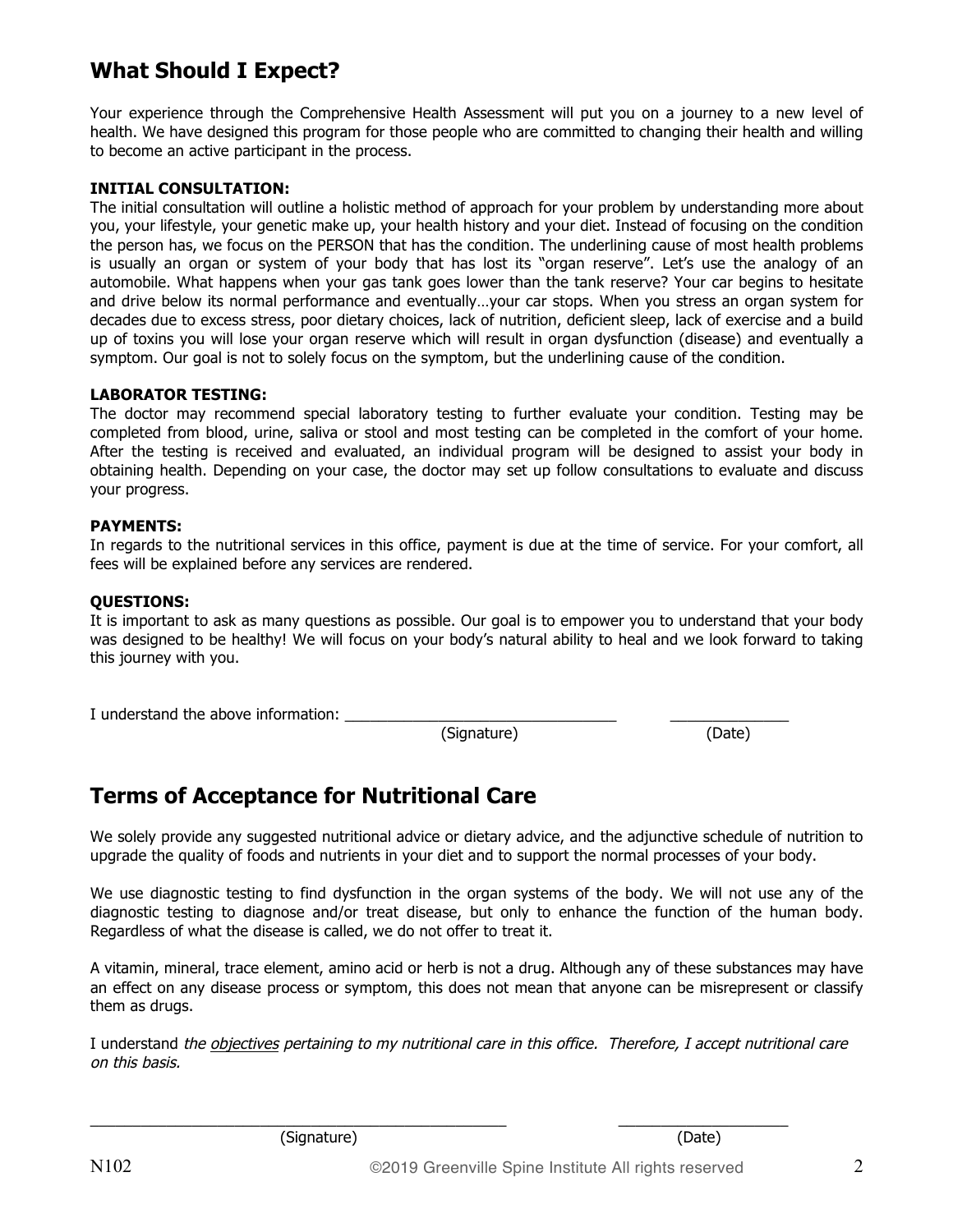#### **PATIENT PRIVACY CONSENT FORM**

#### FOR USE AND/OR DISCLOSURE OF PROTECTED HEALTH INFORMATION TO CARRY OUT ANALYSIS, TREATMENT, PAYMENT AND HEALTHCARE OPERATIONS.

I, the state that by signing this consent. I acknowledge and agree as follows:

\_\_\_ 1. The practice's Privacy Notice has been provided to me prior to my signing this consent. The Privacy Notice includes a complete description of the uses and/or disclosures of my protected health information (PHI) necessary for the practice to provide analysis and treatment for me, and also necessary for the practice to obtain payment for that treatment and to carry out its healthcare operations. The practice explained to me that the privacy notice would be available to me in the future at my request. The practice has encouraged me to read the privacy notice carefully prior to signing this consent.

\_\_\_\_ 2. The practice reserves the right to change its privacy practices that are described in its privacy notice, in accordance with applicable law.

\_\_\_\_ 3. I understand that, and consent to, the following appointment reminders that will be used by the practice:

- Postcards mailed to the addresses I have provided.
- Telephoning me at the numbers I have provided and leaving messages for me on my answering machine or with the individual answering the phone.

\_\_\_\_ 4. The practice may use and/or disclose my PHI (which includes information about my health or condition, analysis, and the treatment provided to me) in order for the practice to make analyses about my condition(s), treat me, obtain payment for that treatment, and as necessary for the practice to conduct its specific health care operations.

\_\_\_\_ 5. I understand that I have the right to request that the practice restrict how my PHI is used and/or disclosed except to obtain payment for treatment provided. However, the practice is not required to agree to any restrictions that I have requested, and I have the right to refuse treatment.

\_\_\_\_ 6. I understand that this consent is valid as long as I am a patient in this office. I further understand that I have the right to revoke this consent, in writing at any time for all future transactions, with the understanding that any such revocation shall not apply to the extent that the practice has already taken action in reliance on this consent. If I revoke this consent at any time, the practices has the right to refuse to treat me.

I have read and understand the above statements. I understand that I have the right to refuse to sign this authorization. If I choose to decline signing this consent form, this practice will not treat me.

Date:\_\_\_\_\_\_\_\_\_\_\_\_\_\_\_\_\_\_\_\_\_\_\_\_\_\_\_\_\_\_\_\_\_\_\_\_\_\_\_\_\_\_\_\_\_\_\_\_\_\_\_\_\_\_\_\_\_\_\_\_\_\_\_\_\_\_\_\_\_\_\_\_\_\_\_\_\_\_\_\_

Patient's Name (Printed) \_\_\_\_\_\_\_\_\_\_\_\_\_\_\_\_\_\_\_\_\_\_\_\_\_\_\_\_\_\_\_\_\_\_\_\_\_\_\_\_\_\_\_\_\_\_\_\_\_\_\_\_\_\_\_\_\_\_\_\_\_\_\_\_\_\_\_

Patient Name (Signed)

Patient DOB: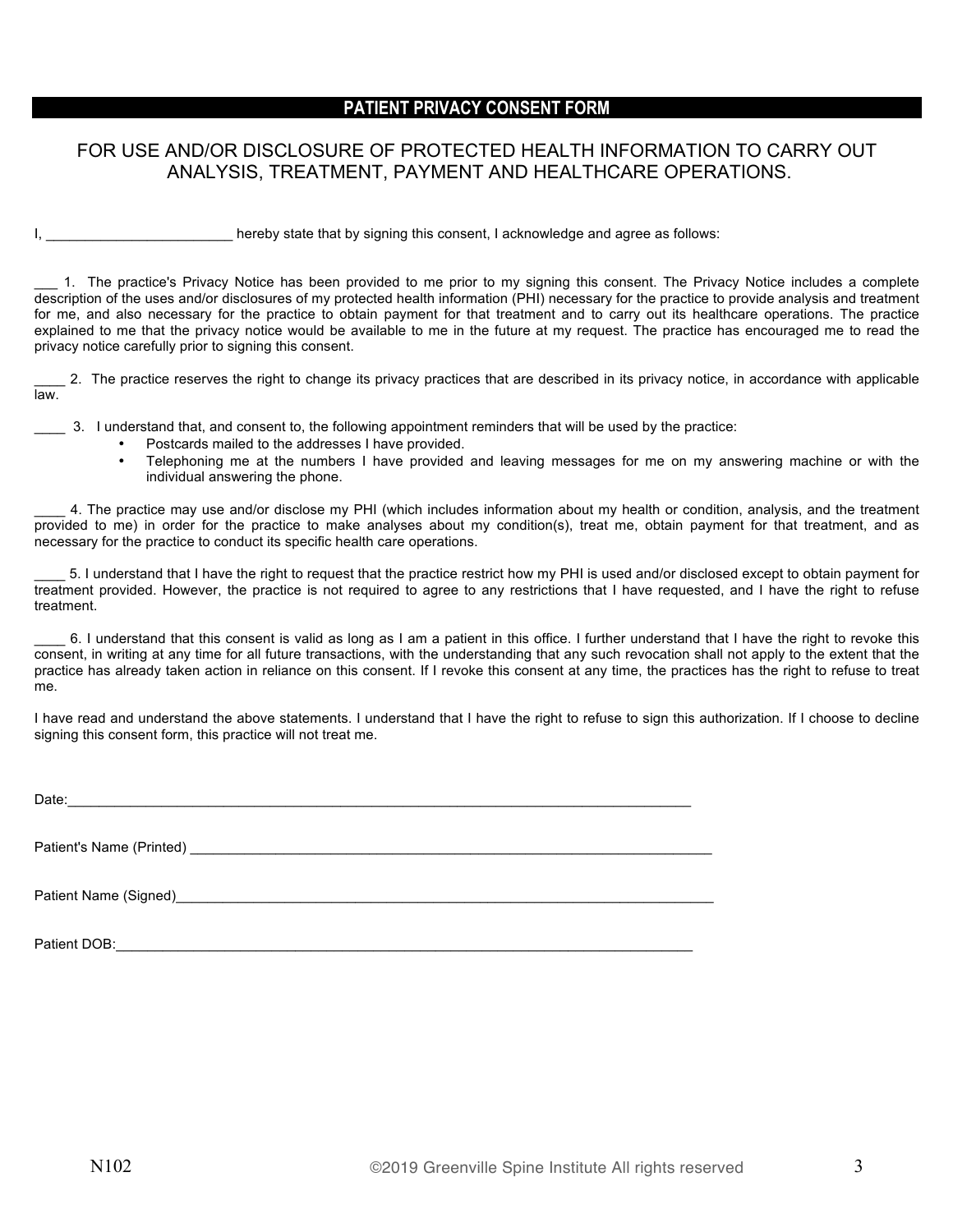## **Patient Information**

|                                                                                                                                   | How did you hear about our office: Notified a state of the state of the state of the state of the state of the |
|-----------------------------------------------------------------------------------------------------------------------------------|----------------------------------------------------------------------------------------------------------------|
| Would you like to receive $\Box$ Email Reminders $\Box$ Text Reminders                                                            |                                                                                                                |
|                                                                                                                                   |                                                                                                                |
|                                                                                                                                   |                                                                                                                |
|                                                                                                                                   |                                                                                                                |
| Do you or have you ever worked 2 <sup>nd</sup> or 3 <sup>rd</sup> shift?                                                          | $\square$ Yes $\square$ No                                                                                     |
| Have you any military experience?                                                                                                 | $\Box$ Yes $\Box$ No                                                                                           |
| Have you ever worked in law enforcement?<br>Name all pills that you take (prescriptive, over the counter, vitamins, herbs, etc.): | $\Box$ Yes $\Box$ No                                                                                           |
|                                                                                                                                   |                                                                                                                |
|                                                                                                                                   |                                                                                                                |
| $\overline{\mathbf{3.}}$ $\overline{\mathbf{10.}}$                                                                                |                                                                                                                |
|                                                                                                                                   |                                                                                                                |
|                                                                                                                                   |                                                                                                                |
|                                                                                                                                   | 16. $\qquad \qquad$                                                                                            |
|                                                                                                                                   | 17. $\qquad \qquad$                                                                                            |
|                                                                                                                                   | 18.                                                                                                            |
| 9.                                                                                                                                | 19.                                                                                                            |
| $\begin{array}{c c c c c} \hline 10. & \quad & \quad & \quad & \quad & \quad & \quad & \quad & \quad \\ \hline \end{array}$       | 20.                                                                                                            |
|                                                                                                                                   |                                                                                                                |
| Last Blood Test ________________________                                                                                          | Doctor's Name _____________________                                                                            |
| [Bring all blood tests that you have had done over the last 1-2 years.]                                                           |                                                                                                                |
| Have you ever had any allergy testing? Yes_________________ No ____________                                                       |                                                                                                                |
| If Yes, circle any that apply: Skin Scratch Test                                                                                  | <b>Blood Test</b>                                                                                              |
|                                                                                                                                   | Are you aware of any allergies to foods or airborne compounds? If so, please list them below.                  |
|                                                                                                                                   |                                                                                                                |
|                                                                                                                                   |                                                                                                                |
|                                                                                                                                   |                                                                                                                |
| 4. $\overline{\phantom{a}}$                                                                                                       |                                                                                                                |

 $\overline{\phantom{a}}$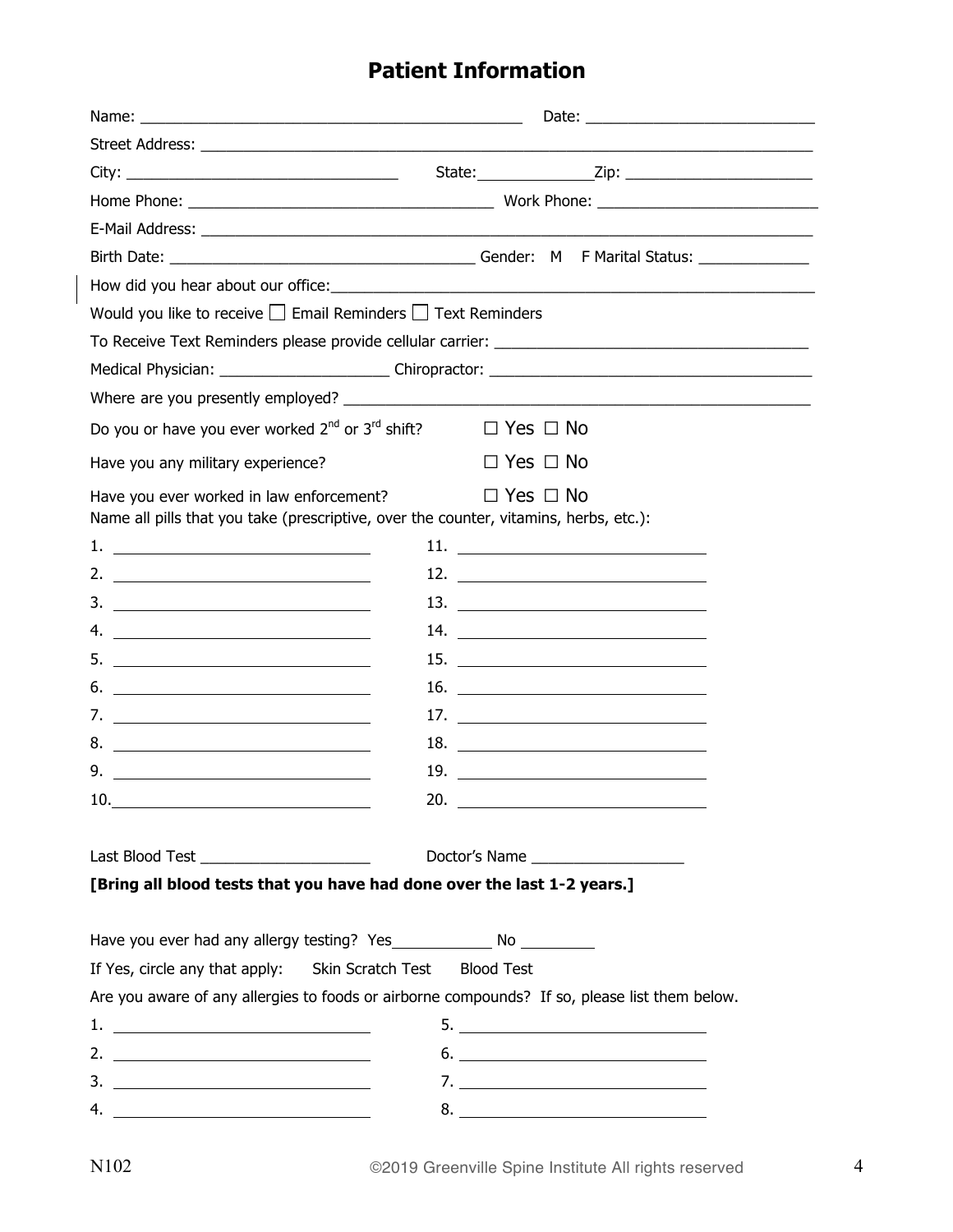#### **Primary Complaints**

| Please list below the five or more main complaints you have in the order of importance.                               |  |
|-----------------------------------------------------------------------------------------------------------------------|--|
| <u> 1989 - Johann Stoff, deutscher Stoffen und der Stoffen und der Stoffen und der Stoffen und der Stoffen und de</u> |  |
|                                                                                                                       |  |
| 3.                                                                                                                    |  |
| 4.                                                                                                                    |  |
| 5                                                                                                                     |  |

#### **Goals:**

What do you hope to accomplish at our office?

| r.<br>L |  |  |
|---------|--|--|
|         |  |  |

#### **Put an X in those boxes applicable to you in the "yes" or "no" space. If lines are provided, write your answer.**

| <b>Family History</b>    |            |            |  |                 |  |  |  |                |  |  |               |                 |  |  |  |  |  |
|--------------------------|------------|------------|--|-----------------|--|--|--|----------------|--|--|---------------|-----------------|--|--|--|--|--|
|                          | <b>Dad</b> | <b>Mom</b> |  | <b>Brothers</b> |  |  |  | <b>Sisters</b> |  |  | <b>Spouse</b> | <b>Children</b> |  |  |  |  |  |
| Age (if living)          |            |            |  |                 |  |  |  |                |  |  |               |                 |  |  |  |  |  |
| Health (G) good (B) bad  |            |            |  |                 |  |  |  |                |  |  |               |                 |  |  |  |  |  |
| Cancer                   |            |            |  |                 |  |  |  |                |  |  |               |                 |  |  |  |  |  |
| Tuberculosis             |            |            |  |                 |  |  |  |                |  |  |               |                 |  |  |  |  |  |
| <b>Diabetes</b>          |            |            |  |                 |  |  |  |                |  |  |               |                 |  |  |  |  |  |
| Heart trouble            |            |            |  |                 |  |  |  |                |  |  |               |                 |  |  |  |  |  |
| High blood pressure      |            |            |  |                 |  |  |  |                |  |  |               |                 |  |  |  |  |  |
| <b>Stroke</b>            |            |            |  |                 |  |  |  |                |  |  |               |                 |  |  |  |  |  |
| Asthma, hives, hay fever |            |            |  |                 |  |  |  |                |  |  |               |                 |  |  |  |  |  |
| Blood disease            |            |            |  |                 |  |  |  |                |  |  |               |                 |  |  |  |  |  |
| Age (at death)           |            |            |  |                 |  |  |  |                |  |  |               |                 |  |  |  |  |  |
| Cause of death           |            |            |  |                 |  |  |  |                |  |  |               |                 |  |  |  |  |  |

| <b>Personal History</b> |     |           |                           |     |           |                          |            |           |  |  |
|-------------------------|-----|-----------|---------------------------|-----|-----------|--------------------------|------------|-----------|--|--|
| Have you ever had?      | Yes | <b>No</b> | Have you ever had?        | Yes | <b>No</b> | Have you ever had?       | <b>Yes</b> | <b>No</b> |  |  |
| Heart Disease           |     |           | Fibromylagia              |     |           | Concussion               |            |           |  |  |
| High Cholesterol        |     |           | Prader Willi Syndrome     |     |           | Head Injury              |            |           |  |  |
| High blood pressure     |     |           | Prostate Cancer           |     |           | Ever knocked unconscious |            |           |  |  |
| Low blood pressure      |     |           | Crohn's Disease           |     |           | Food Chemical            |            |           |  |  |
|                         |     |           |                           |     |           | Drug Poisoning           |            |           |  |  |
| Cancer                  |     |           | Celiac Disease            |     |           | Explain:                 |            |           |  |  |
| <b>Ulcers</b>           |     |           | <b>Bladder Infections</b> |     |           |                          |            |           |  |  |
| <b>Thyroid Disease</b>  |     |           | Diagnosed Obesity         |     |           |                          |            |           |  |  |
| Lung Disease            |     |           | Anemia                    |     |           |                          |            |           |  |  |
| <b>Diabetes</b>         |     |           | Jaundice                  |     |           | Any other diseases:      |            |           |  |  |
| Depression              |     |           | Migraine headaches        |     |           |                          |            |           |  |  |
| Epilepsy                |     |           | Insomnia                  |     |           |                          |            |           |  |  |
| Hormone Related Issues  |     |           | Nervous breakdown         |     |           |                          |            |           |  |  |
| Kidney Stones           |     |           | Hay fever Asthma          |     |           | Weight Now: _____        |            |           |  |  |
| Fatigue                 |     |           | Hives Eczema              |     |           | One year ago: _____      |            |           |  |  |
|                         |     |           |                           |     |           | Max: When:               |            |           |  |  |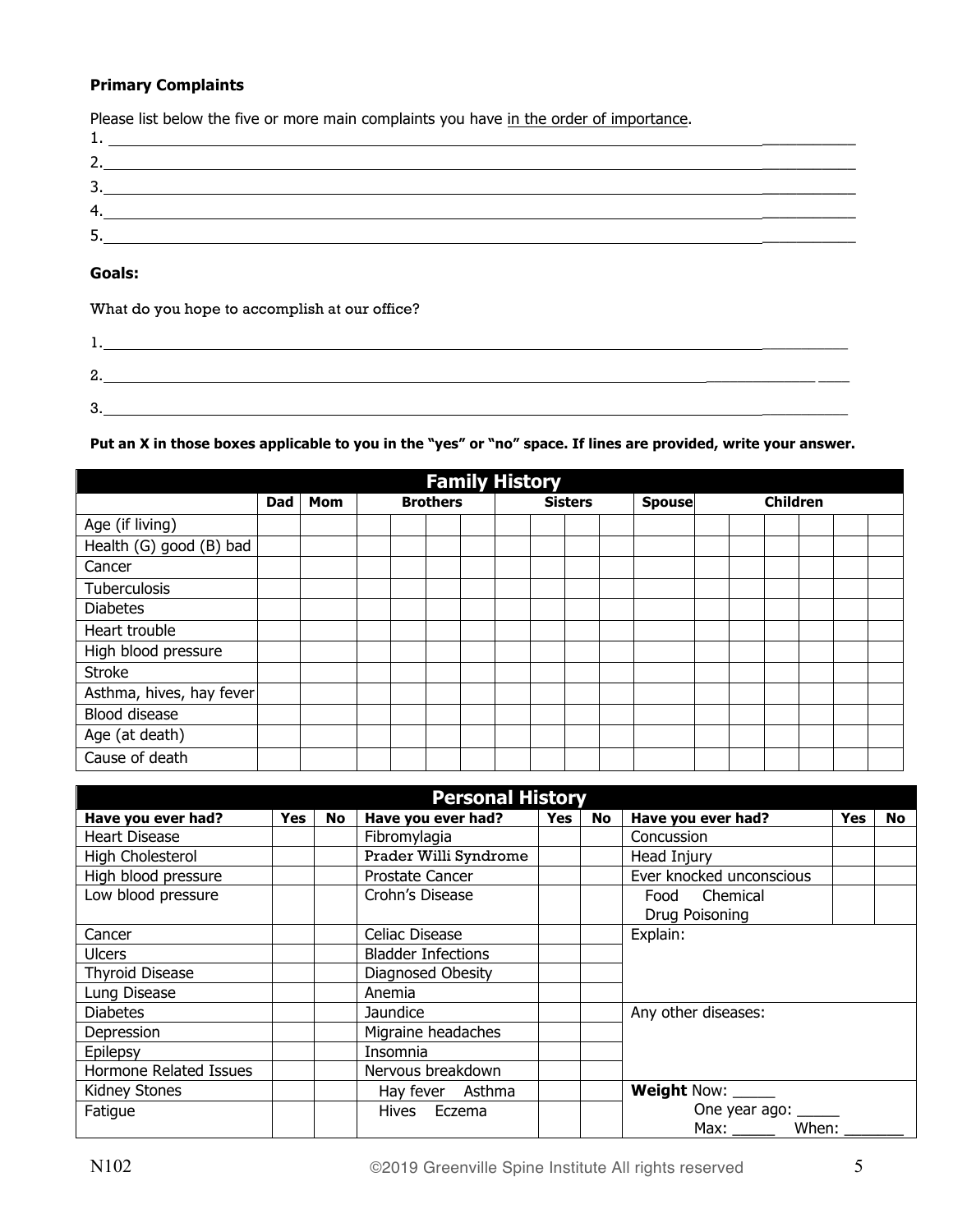List any other conditions that you currently receive treatment for (medical, chiropractor, physical therapist, etc.).

\_\_\_\_\_\_\_\_\_\_\_\_\_\_\_\_\_\_\_\_\_\_\_\_\_\_\_\_\_\_\_\_\_\_\_\_\_\_\_\_\_\_\_\_\_\_\_\_\_\_\_\_\_\_\_\_\_\_\_\_\_\_\_\_\_\_\_\_\_\_\_\_\_\_\_\_\_\_\_\_\_\_\_\_\_\_\_\_\_\_\_\_\_\_\_\_\_\_\_\_\_

\_\_\_\_\_\_\_\_\_\_\_\_\_\_\_\_\_\_\_\_\_\_\_\_\_\_\_\_\_\_\_\_\_\_\_\_\_\_\_\_\_\_\_\_\_\_\_\_\_\_\_\_\_\_\_\_\_\_\_\_\_\_\_\_\_\_\_\_\_\_\_\_\_\_\_\_\_\_\_\_\_\_\_\_\_\_\_\_\_\_\_\_\_\_\_\_\_\_\_\_\_

\_\_\_\_\_\_\_\_\_\_\_\_\_\_\_\_\_\_\_\_\_\_\_\_\_\_\_\_\_\_\_\_\_\_\_\_\_\_\_\_\_\_\_\_\_\_\_\_\_\_\_\_\_\_\_\_\_\_\_\_\_\_\_\_\_\_\_\_\_\_\_\_\_\_\_\_\_\_\_\_\_\_\_\_\_\_\_\_\_\_\_\_\_\_\_\_\_\_\_\_\_

| <b>Surgery</b>                   |  |  |                          |     |           |                      |            |    |  |  |
|----------------------------------|--|--|--------------------------|-----|-----------|----------------------|------------|----|--|--|
| Have you had removed?   Yes   No |  |  | Have you had removed?    | Yes | <b>No</b> | Have you had?        | <b>Yes</b> | No |  |  |
| <b>Tonsils</b>                   |  |  | Ovaries<br>Ovarv         |     |           | Hernia repaired      |            |    |  |  |
| Appendix                         |  |  | <b>Hemorrhoids</b>       |     |           | Hospital for illness |            |    |  |  |
| Gall Bladder                     |  |  | Ever have a transfusion? |     |           | Explain:             |            |    |  |  |
| <b>Uterus</b>                    |  |  | Plasma<br>Blood          |     |           |                      |            |    |  |  |
| Other operations                 |  |  | Explain:                 |     |           |                      |            |    |  |  |

| <b>X-Rays</b>        |            |    |             |                        |  |  |  |  |  |  |  |  |
|----------------------|------------|----|-------------|------------------------|--|--|--|--|--|--|--|--|
| Ever have X-Rays of: | <b>Yes</b> | No | <b>Date</b> | <b>Disease Present</b> |  |  |  |  |  |  |  |  |
| Chest                |            |    |             |                        |  |  |  |  |  |  |  |  |
| Stomach Colon        |            |    |             |                        |  |  |  |  |  |  |  |  |
| Gall Bladder         |            |    |             |                        |  |  |  |  |  |  |  |  |
| Extremities          |            |    |             |                        |  |  |  |  |  |  |  |  |
| <b>Back</b>          |            |    |             |                        |  |  |  |  |  |  |  |  |

| <b>Habits</b>                   |     |    |                       |              |                     |                   |              |  |  |
|---------------------------------|-----|----|-----------------------|--------------|---------------------|-------------------|--------------|--|--|
| Do you                          | Yes | No | Do you use            | <b>Never</b> | <b>Occasionally</b> | <b>Frequently</b> | <b>Daily</b> |  |  |
| Exercise adequately?            |     |    | Laxatives             |              |                     |                   |              |  |  |
| How?                            |     |    | Vitamins              |              |                     |                   |              |  |  |
|                                 |     |    | <b>Sedatives</b>      |              |                     |                   |              |  |  |
| Do weight resistance exercises? |     |    | Tranquilizers         |              |                     |                   |              |  |  |
| days a week                     |     |    | Sleeping Pills        |              |                     |                   |              |  |  |
| hours a day                     |     |    | Alcoholic beverages   |              |                     |                   |              |  |  |
| Like your work?                 |     |    | Aspirin               |              |                     |                   |              |  |  |
| ) hours a day                   |     |    | Cortisone             |              |                     |                   |              |  |  |
| Watch television?               |     |    | Caffeinated beverages |              |                     |                   |              |  |  |
| hours a day                     |     |    | cups a day            |              |                     |                   |              |  |  |
| Read? $($ ) hours a day         |     |    | Tobacco<br>cigarettes |              |                     |                   |              |  |  |
|                                 |     |    | packs a day           |              |                     |                   |              |  |  |
| Vacation?                       |     |    | Pipe<br>Cigars        |              |                     |                   |              |  |  |
| weeks a year                    |     |    | Chewing tobacco       |              |                     |                   |              |  |  |
| Ever treated for drug abuse?    |     |    | Appetite depressants  |              |                     |                   |              |  |  |

| <b>Sleep:</b> ___ hours a night Hours of sleep: from ________ to __________ Take naps Y N             |  |  |  |  |  |  |  |  |  |  |
|-------------------------------------------------------------------------------------------------------|--|--|--|--|--|--|--|--|--|--|
| Trouble getting asleep Y N Trouble staying asleep Y N Use sleep aids Y N Awaken rested Y N            |  |  |  |  |  |  |  |  |  |  |
| Quality of Sleep (circle) 1 2 3 4 5 6 7 8 9 10 Comments _________________________                     |  |  |  |  |  |  |  |  |  |  |
| <b>Stress:</b> Circle one - "10" is the greatest stress.                                              |  |  |  |  |  |  |  |  |  |  |
| Stress at work 1 2 3 4 5 6 7 8 9 10 Stress at home 1 2 3 4 5 6 7 8 9 10                               |  |  |  |  |  |  |  |  |  |  |
| Water Intake: Type: Distilled Reverse Osmosis Spring Carbon filtered Well Tap Number 8 oz. a day ____ |  |  |  |  |  |  |  |  |  |  |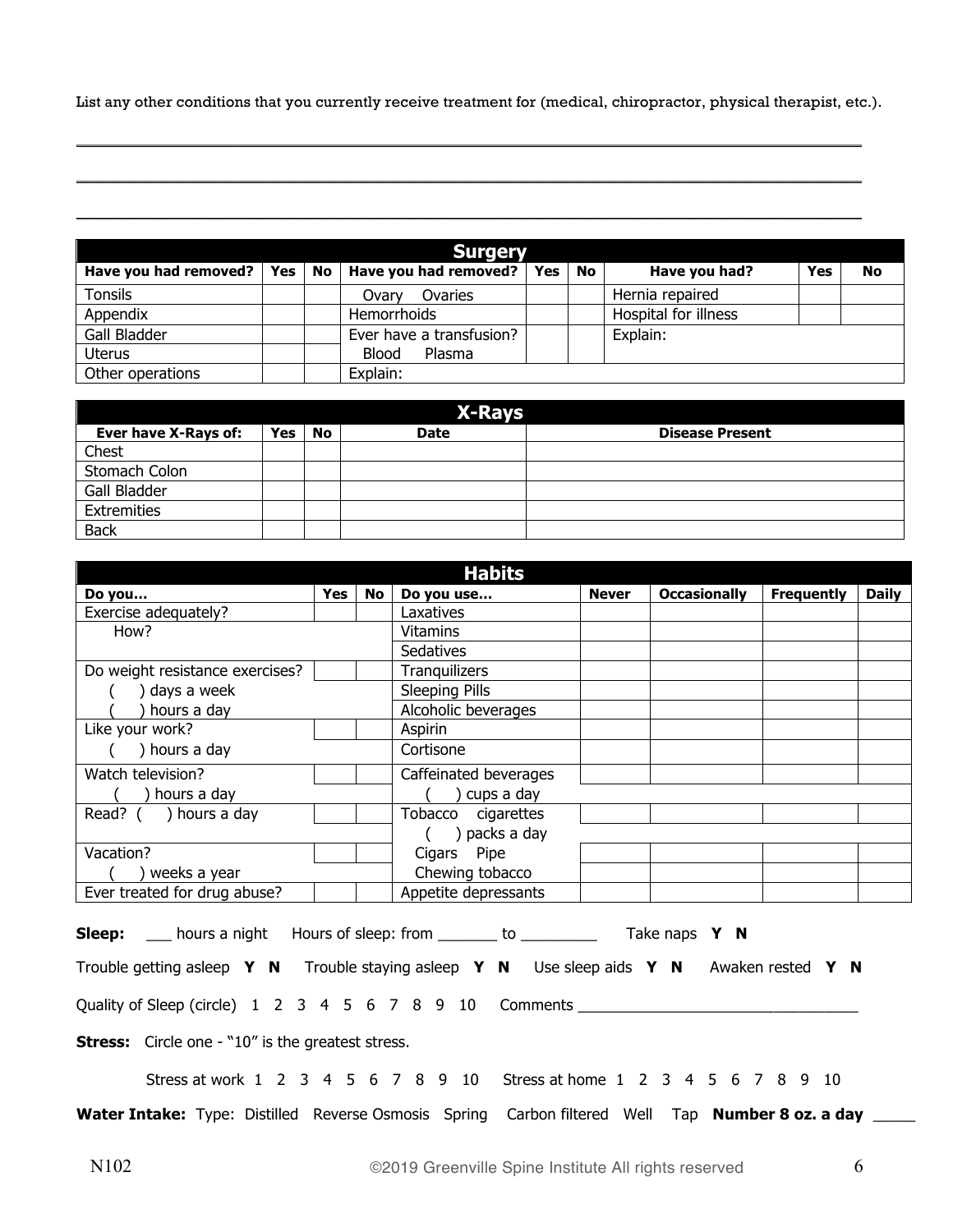| <b>Nutrition &amp; Digestion</b>                                                                       | Yes | No |
|--------------------------------------------------------------------------------------------------------|-----|----|
| Do you include fast food in your diet?                                                                 |     |    |
| Are you on a vegan diet (vegetarian, with no eggs or dairy)?                                           |     |    |
| Do you have more than 3 alcoholic drinks per week?                                                     |     |    |
| Do you experience belching, bloating, or persistent fullness after eating? (Circle all that apply)     |     |    |
| Do you have a poor appetite?                                                                           |     |    |
| Have you had a partial or complete loss of taste? (Circle all that apply)                              |     |    |
| Do you have intolerance to specific foods?                                                             |     |    |
| Do you have a history of anemia?                                                                       |     |    |
| Do you see undigested food in your stool or a greasy film on the toilet water? (Circle all that apply) |     |    |
| Do you have difficulty gaining weight?                                                                 |     |    |
| Do you experience acid reflux/heartburn?                                                               |     |    |
| Do you use acid blocking drugs (e.g., Pepcid AC) or antacids? (Circle all that apply)                  |     |    |
| Are your fingernails soft brittle, or dotted with white spots? (Circle all that apply)                 |     |    |
| Are you prone to muscle cramps?                                                                        |     |    |
| Do you have poor night vision?                                                                         |     |    |
| Do you suffer from constipation and/or diarrhea? (Circle all that apply)                               |     |    |
| Do you have dry, hard, or small stool?                                                                 |     |    |
| Is your skin dry, easily bruised, or slow to heal when injured? (Circle all that apply)                |     |    |

| Are Your Health Problems Yeast Connected?                                                                                                                                                                                                                                                                             | Yes | No |
|-----------------------------------------------------------------------------------------------------------------------------------------------------------------------------------------------------------------------------------------------------------------------------------------------------------------------|-----|----|
| Have you taken repeated "rounds" of antibiotic drugs?                                                                                                                                                                                                                                                                 |     |    |
| Have you been troubled by premenstrual tension, abdominal pain, menstrual problems, vaginitis,                                                                                                                                                                                                                        |     |    |
| prostatitis? (Circle all that apply)                                                                                                                                                                                                                                                                                  |     |    |
| Does exposure to tobacco, perfume and other chemical odors provoke moderate to sever                                                                                                                                                                                                                                  |     |    |
| symptoms? (Circle all that apply)                                                                                                                                                                                                                                                                                     |     |    |
| Do you crave sugar, breads, or alcoholic beverages? (Circle all that apply)                                                                                                                                                                                                                                           |     |    |
| Do you suffer from fatigue, depression, poor memory, or "nerves"? (Circle all that apply)                                                                                                                                                                                                                             |     |    |
| Do you suffer from hives, psoriasis, eczema or other chronic skin rashes? (Circle all that apply)                                                                                                                                                                                                                     |     |    |
| Have you ever taken birth control pills?                                                                                                                                                                                                                                                                              |     |    |
| Do you suffer from headaches, muscle and joint pains or incoordination? (Circle all that apply)                                                                                                                                                                                                                       |     |    |
| Do you feel bad all over, yet the cause has not been found?                                                                                                                                                                                                                                                           |     |    |
| If you have 3 or 4 "yes" answers, yeasts possibly play a role in causing your symptoms. If you have 5 or 6 "yes" answers, yeasts probably play<br>a role in causing your symptoms. If you have 7 or more "yes" answers, your symptoms are almost certainly yeast-connected. Copyright 1983,<br>William G. Crook, M.D. |     |    |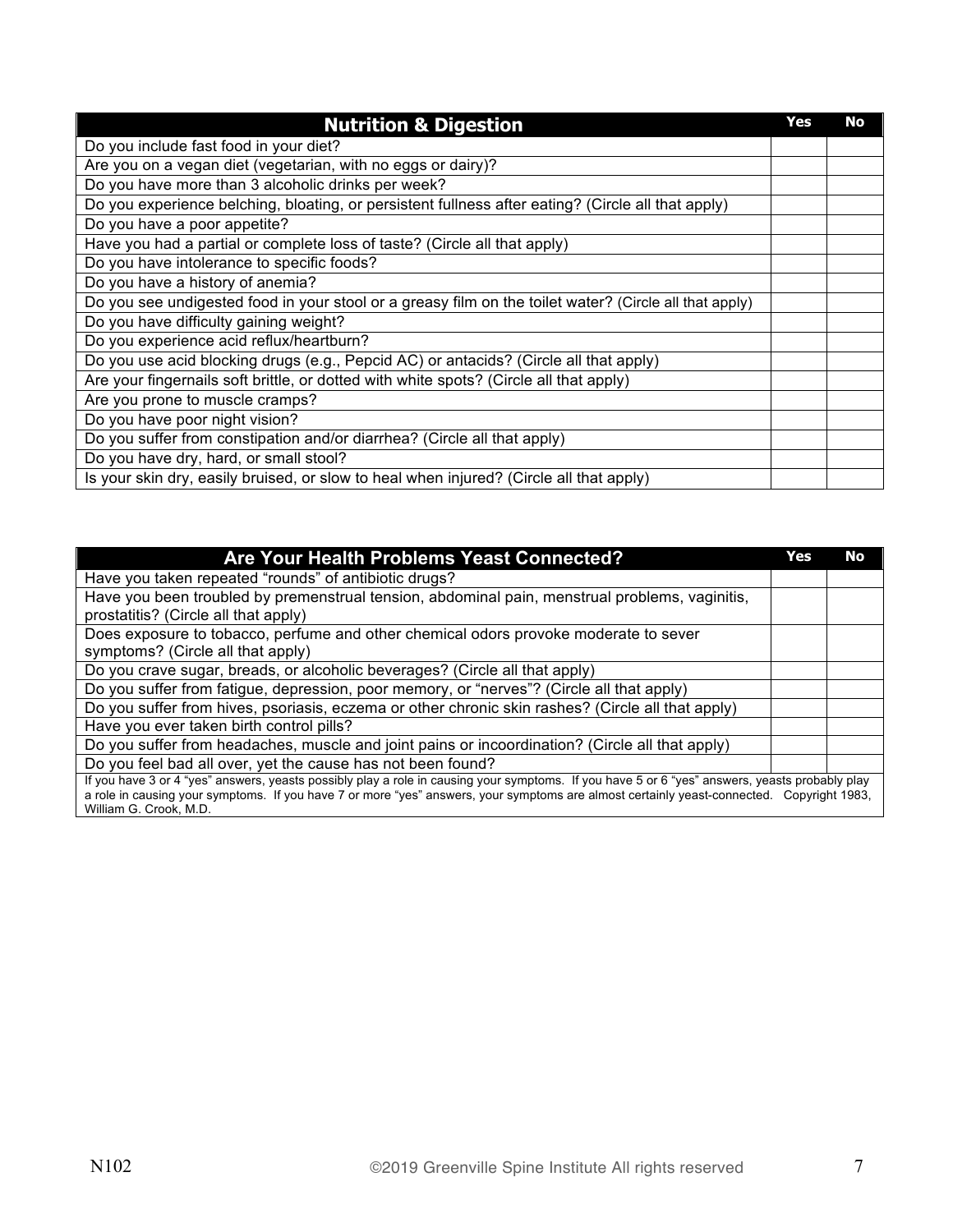| <b>Immune Balance</b>                                                                              | Yes | No |
|----------------------------------------------------------------------------------------------------|-----|----|
| Do you easily catch colds or flu bugs? (Circle all that apply)                                     |     |    |
| Are you slow to recover from infections?                                                           |     |    |
| Do you have swollen lymph nodes in neck, armpit, or groin? (Circle all that apply)                 |     |    |
| Do you have seasonal allergies?                                                                    |     |    |
| Do you experience chronic sinus congestion or post-nasal drip? (Circle all that apply)             |     |    |
| Do you feel worse (within a few hours to two days) after eating certain foods?                     |     |    |
| Do you have dark circles under you eyes?                                                           |     |    |
| Do you experience asthma?                                                                          |     |    |
| Have you ever been diagnosed with an autoimmune disease?                                           |     |    |
| Do you experience joint pain?                                                                      |     |    |
| Do you suffer from itching of eyes, nose, palate, throat, or skin? (Circle all that apply)         |     |    |
| Are you sensitive to molds, dust, pets, or other parts of the environment? (Circle all that apply) |     |    |
| Is there a history of cancer in your family?                                                       |     |    |
| Does your diet consist of intake of any wheat products (breads, pastas, cereals)?                  |     |    |
| Do you crave sugar?                                                                                |     |    |
| Have you had prolonged or repeated courses of antibiotics at any time in your life?                |     |    |
| Are you having diminished energy or "foggy thinking" processes? (Circle all that apply)            |     |    |

| <b>Detoxification &amp; Elimination</b>                                                        | Yes | No |
|------------------------------------------------------------------------------------------------|-----|----|
| Do you have a history of exposure to chemical or toxic metals at your work or home?            |     |    |
| Do you have amalgam (silver) fillings?                                                         |     |    |
| Do you include large fish in your diet (tuna, swordfish, and halibut)?                         |     |    |
| Are you sensitive to smells such as car exhaust, perfumes, household cleaners, and cigarettes? |     |    |
| (Circle all that apply)                                                                        |     |    |
| Do you currently take more than one regular medication?                                        |     |    |
| Are you prone to side effects from medication?                                                 |     |    |
| Do you have trouble with thinking or memory?                                                   |     |    |
| Have you become more sensitive to alcohol?                                                     |     |    |
| Do you have a history of liver disease, hepatitis or mononucleosis? (Circle all that apply)    |     |    |
| Do you have frequent headaches?                                                                |     |    |
| Do you have oral sores, dental caries, or gingivitis?                                          |     |    |
| Do you experience frequent gas or bloating?                                                    |     |    |
| Have you had 2 or more courses of antibiotics in the past year?                                |     |    |
| Has there been any foreign travel?                                                             |     |    |
| Have you ever had water from a well or stream?                                                 |     |    |

|                    |     |    | <b>General Musculoskeletal</b>   |            |           |
|--------------------|-----|----|----------------------------------|------------|-----------|
| Do you experience? | Yes | No | Do you experience?               | <b>Yes</b> | <b>No</b> |
| Muscle aches       |     |    | <b>Tendonitis</b>                |            |           |
| Joint pain         |     |    | Sciatica                         |            |           |
| Joint stiffness    |     |    | <b>Migraines</b>                 |            |           |
| Neck pain          |     |    | <b>Tension Headaches</b>         |            |           |
| Middle back pain   |     |    | TMJ                              |            |           |
| Lower back pain    |     |    | <b>Chronic Sinusitis</b>         |            |           |
| Rib pain           |     |    | Chronic middle ear infections    |            |           |
| Chest pain         |     |    | Hip pain                         |            |           |
| Foot pain          |     |    | Tingling/numbness of extremities |            |           |
| Swelling of joints |     |    | <b>Weakness of extremities</b>   |            |           |
| Facial pain        |     |    | Decreased range of motion        |            |           |
| Shoulder pain      |     |    | <b>Bursitis</b>                  |            |           |
| Other:             |     |    |                                  |            |           |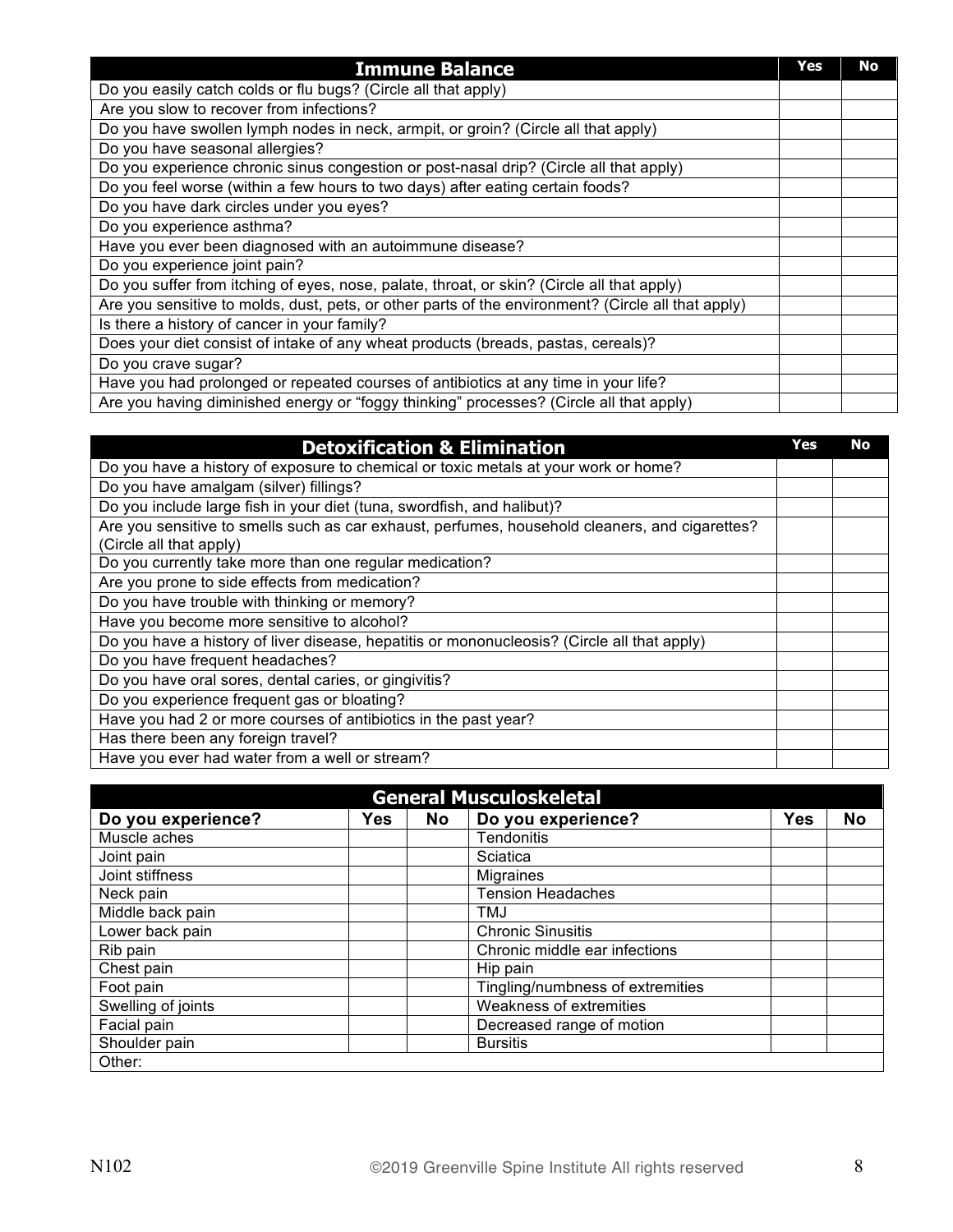| <b>Thyroid</b>                                                                                                          | Yes | <b>No</b> |
|-------------------------------------------------------------------------------------------------------------------------|-----|-----------|
| Do you notice that you have brittle nails?                                                                              |     |           |
| Do you commonly complain of cold hands and feet or an intolderance to cold?                                             |     |           |
| Do you often have constipation?                                                                                         |     |           |
| Do you suffer from irritability or depression?                                                                          |     |           |
| Do you notice difficulty swallowing or pain in the throat?                                                              |     |           |
| Do you often have dry skin?                                                                                             |     |           |
| Has your doctor told you that you have elevated cholesterol?                                                            |     |           |
| Do you notice swelling around your eyelids?                                                                             |     |           |
| Do you notice that you are losing hair on your head and/or hair at the end of your eyebrows?<br>(Circle all that apply) |     |           |
| Do you feel that you are constantly fatigued?                                                                           |     |           |
| Have you been told you have a slow heartate or low blood pressure? (Circle all that apply)                              |     |           |
| Do you suffer with an inability to concentrate or poor memory? (Circle all that apply)                                  |     |           |
| Do you struggle with infertility?                                                                                       |     |           |
| Do you have menstrual irregularities?                                                                                   |     |           |
| Do you often experience muscle cramps/ weakness?                                                                        |     |           |
| Are you struggling with weight gain or an inability to lose weight?                                                     |     |           |
| $\sim$ $\sim$ $\sim$ $\sim$ $\sim$ $\sim$ $\sim$                                                                        |     |           |

**Taking any of these meds? (Circle all that apply)** Estrogen, Antidepressant, Birth Control, Lithium, Dopamine Amiodarone, Adenosine, Dexamethasone, Bromide, MethimazoleIodide, Propranolol, Propylthiouracil, Methimazole

| Progesterone - Estrogen (Women Only)                                        | Yes. | No |
|-----------------------------------------------------------------------------|------|----|
| Progesterone                                                                |      |    |
| Do you have heavy menstrual flow?                                           |      |    |
| Do you have fibroids and / or endometriosis?                                |      |    |
| Do you have hypothyroidism?                                                 |      |    |
| <b>Estrogen</b>                                                             |      |    |
| Have you been told you have reduced bone density?                           |      |    |
| Are you having painful sex?                                                 |      |    |
| Have you noticed an increase in urinary tract infections (UTIs)?            |      |    |
| Are you having irregular or absent periods?                                 |      |    |
| Are your breasts tender or have they atrophied? (Circle all that apply)     |      |    |
| <b>Progesterone and Estrogen</b>                                            |      |    |
| Are you suffering from hot flashes?                                         |      |    |
| Do you commonly experience headaches and /or migraines?                     |      |    |
| Do you notice you are having mood changes, including anxiety or depression? |      |    |
| Do you have reduced libido (sex drive)?                                     |      |    |

| Tesosterone                                                                                  | Yes | No |
|----------------------------------------------------------------------------------------------|-----|----|
| Do you notice that you are losing muscle mass/strength?                                      |     |    |
| Do you have reduced libido (sex drive)?                                                      |     |    |
| Have you notice that you have an increase in your body fat?                                  |     |    |
| Have you been suffering from mood changes such as irritability, lack of focus or depression? |     |    |
| MEN ONLY: Are you having a harder time getting an erection?                                  |     |    |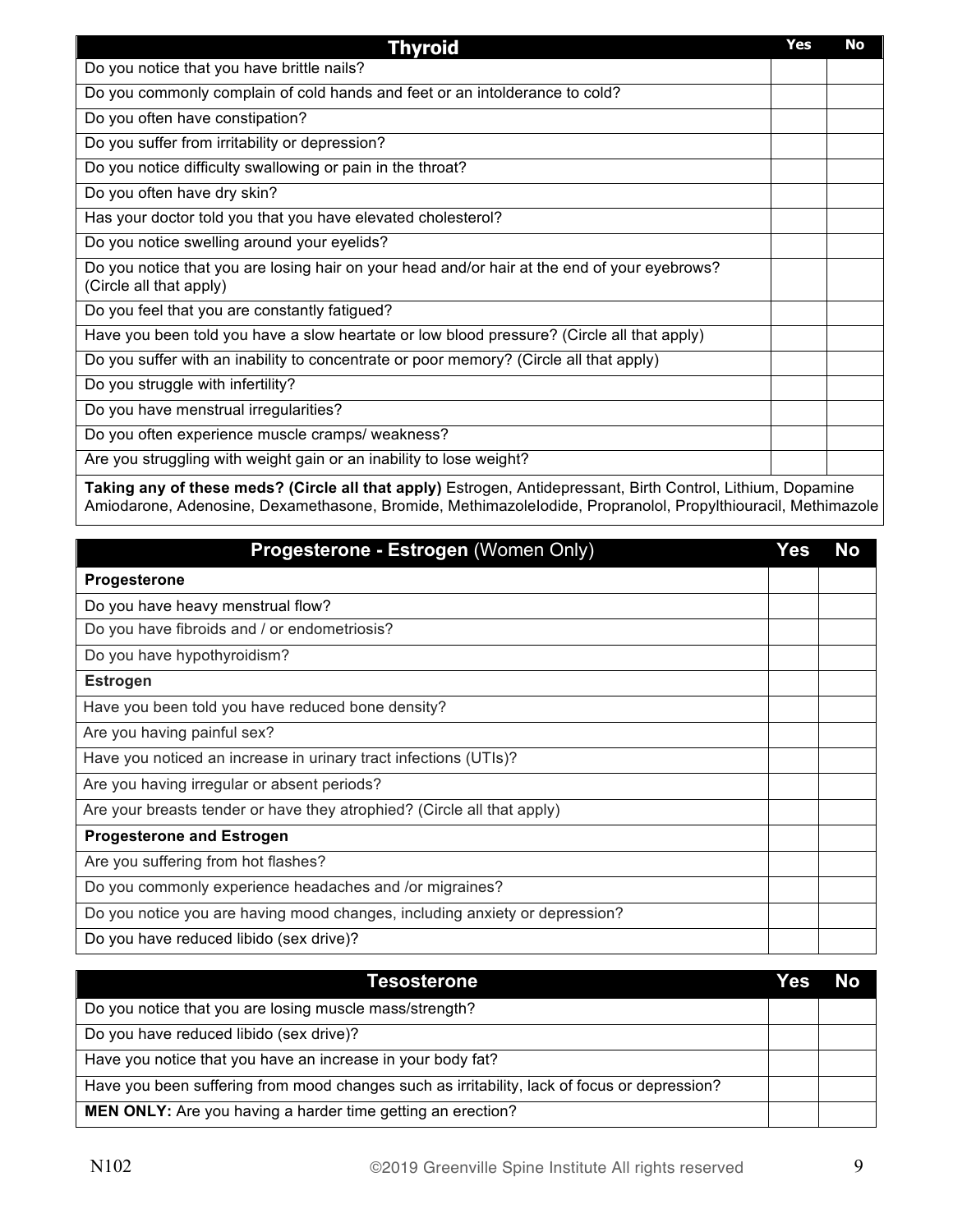| <b>Adrenal (Cortisol - DHEA)</b>                                                               | Yes | <b>No</b> |
|------------------------------------------------------------------------------------------------|-----|-----------|
| Do you get dizzy or see spots when standing up rapidly from a sitting or lying position?       |     |           |
| Do you have chronic fatigue?                                                                   |     |           |
| Do you have difficulty getting up in the morning despite adequate sleep?                       |     |           |
| Do you have low energy before lunch or dinner?                                                 |     |           |
| Do you usually feel better after 6:00 p.m.?                                                    |     |           |
| Do you often feel the best late at night because you get a 'second wind'.                      |     |           |
| Do you have trouble getting to sleep?                                                          |     |           |
| Do you tend to wake early (approx. 3 to 5 a.m.) and have trouble getting back to sleep?        |     |           |
| Do you need to rest after times of mental, physical, or emotional stress?                      |     |           |
| Do you feel more tired after exercise or physical exertion, either soon after or the next day? |     |           |
| Do you am allergic to many things, such as food, animals, and pollens?                         |     |           |
| Do you have low blood pressure?                                                                |     |           |
| Do you become hungry, confused, or shaky if you miss a meal?                                   |     |           |
| Do you crave sugar, sweets, or desserts?                                                       |     |           |
| Do you use stimulants, such as tea or coffee, to get started in the morning?                   |     |           |
| Do you need caffeine (chocolate, tea, coffee, colas) to get me through the day?                |     |           |
| Do you often crave salt and / or foods high in salt, such as potato chips?                     |     |           |
| Do you have taken steroid medications for a long term or at high doses?                        |     |           |
| Do you have symptoms that improve after you eat?                                               |     |           |
| Do you have feelings of hopelessness and despair or have been diagnosed with depression?       |     |           |
| Do you lack motivation because I do not feel I have the energy to get things done?             |     |           |
| Do you have decreased tolerance towards other people and tend to get irritated by them?        |     |           |
| Do you get more than 2 colds or flus per year?                                                 |     |           |
| Do you have a history of large amounts of stress in your life?                                 |     |           |
| Do you tend to be a perfectionist?                                                             |     |           |
| Is your ability to focus mentally generally impaired?                                          |     |           |
| Does stress cause you to become overly anxious?                                                |     |           |
| Have you gained weight around your middle?                                                     |     |           |
| Are your relationships at work and / or home tend to be strained?                              |     |           |
| Does your life contain insufficient time for fun and enjoyable activities?                     |     |           |
| Do you have little control over your life where you feel 'stuck'?                              |     |           |
| Do you tend to get addicted easily to drugs, alcohol, or food?                                 |     |           |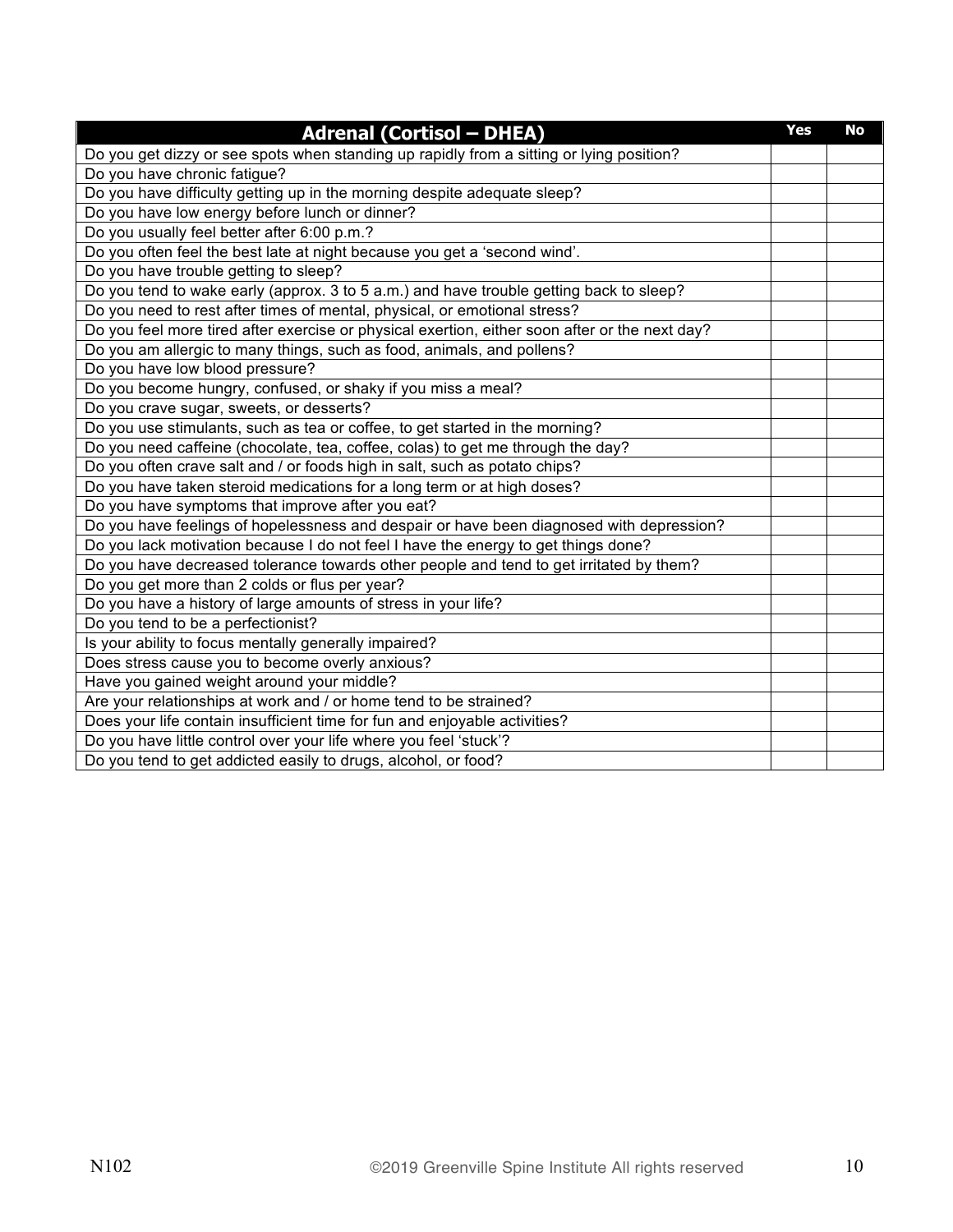#### **Questionnaire - Your Health View**

| 1. In general would you say your health is: |  |  |  |
|---------------------------------------------|--|--|--|
|---------------------------------------------|--|--|--|

| $\Box$ Excellent $\Box$ Good $\Box$ Fair $\Box$ Poor |  |  |
|------------------------------------------------------|--|--|
|------------------------------------------------------|--|--|

**2.** *Compared to one year ago, how would you rate your health in general now verse one year ago?*

|  |  | $\Box$ Much better $\Box$ Somewhat better $\Box$ About the same $\Box$ Much worse |  |  |
|--|--|-----------------------------------------------------------------------------------|--|--|
|--|--|-----------------------------------------------------------------------------------|--|--|

#### **3. The following items are about activities you might do during a typical day. Does** *your health now limit you* **in these activities? If so, how much?**

| $\Box$ Yes, Limited a lot $\Box$ Yes, Limited a little $\Box$ No, Not limited at all |  |  |  |
|--------------------------------------------------------------------------------------|--|--|--|
|--------------------------------------------------------------------------------------|--|--|--|

#### **4. During the** *past 4 weeks* **have you had any of the following problems with your work or other regular daily activities** *as a result of your physical health***?**

| $\alpha$ . $\Box$ Yes $\Box$ No Cut down the amount of time you spent on work or other activities. |
|----------------------------------------------------------------------------------------------------|
| b. $\Box$ Yes $\Box$ No Accomplished less than you would like.                                     |
| c. $\Box$ Yes $\Box$ No Were limited in the kind of work or other activities.                      |

d.  $\Box$  Yes  $\Box$  No Had difficulty performing at work or other activities (for example, it took extra effort).

#### **5. During the past** *4 weeks***, have you had any of the following problems with your work or other regular activities** *as a result of any emotional problems* **(such as feeling depressed or anxious)?**

| $\alpha.$ $\Box$ Yes $\Box$ No Cut down the amount of time you spent on work or other activities.                                                                                  |
|------------------------------------------------------------------------------------------------------------------------------------------------------------------------------------|
| b. $\Box$ Yes $\Box$ No Accomplished less than you would like.                                                                                                                     |
| $\Box$ Yes $\Box$ No Were limited in the kind of work or other activities.<br>C <sub>1</sub>                                                                                       |
| d. $\Box$ Yes $\Box$ No Had difficulty performing at work or other activities (for example, it took extra effort).                                                                 |
| 6. During the past 4 weeks to what extent has your physical health, emotional problems interfered with your<br>normal social activities with family, friends, neighbors or groups? |
| $\Box$ Not at all $\Box$ Slightly $\Box$ Moderately $\Box$ Severe $\Box$ Very severe                                                                                               |
| 7. How much bodily pain have you had during the past 4 weeks?                                                                                                                      |
| $\Box$ None $\Box$ Very mild $\Box$ Mild $\Box$ Moderate $\Box$ Severe $\Box$ Very severe                                                                                          |
| 8. During the past 4 weeks, how much did pain interfere with your normal work (including both work outside<br>the home and housework)?                                             |
| $\Box$ Not at all $\Box$ A little bit $\Box$ Moderately $\Box$ Quite a bit $\Box$ Extremely                                                                                        |
|                                                                                                                                                                                    |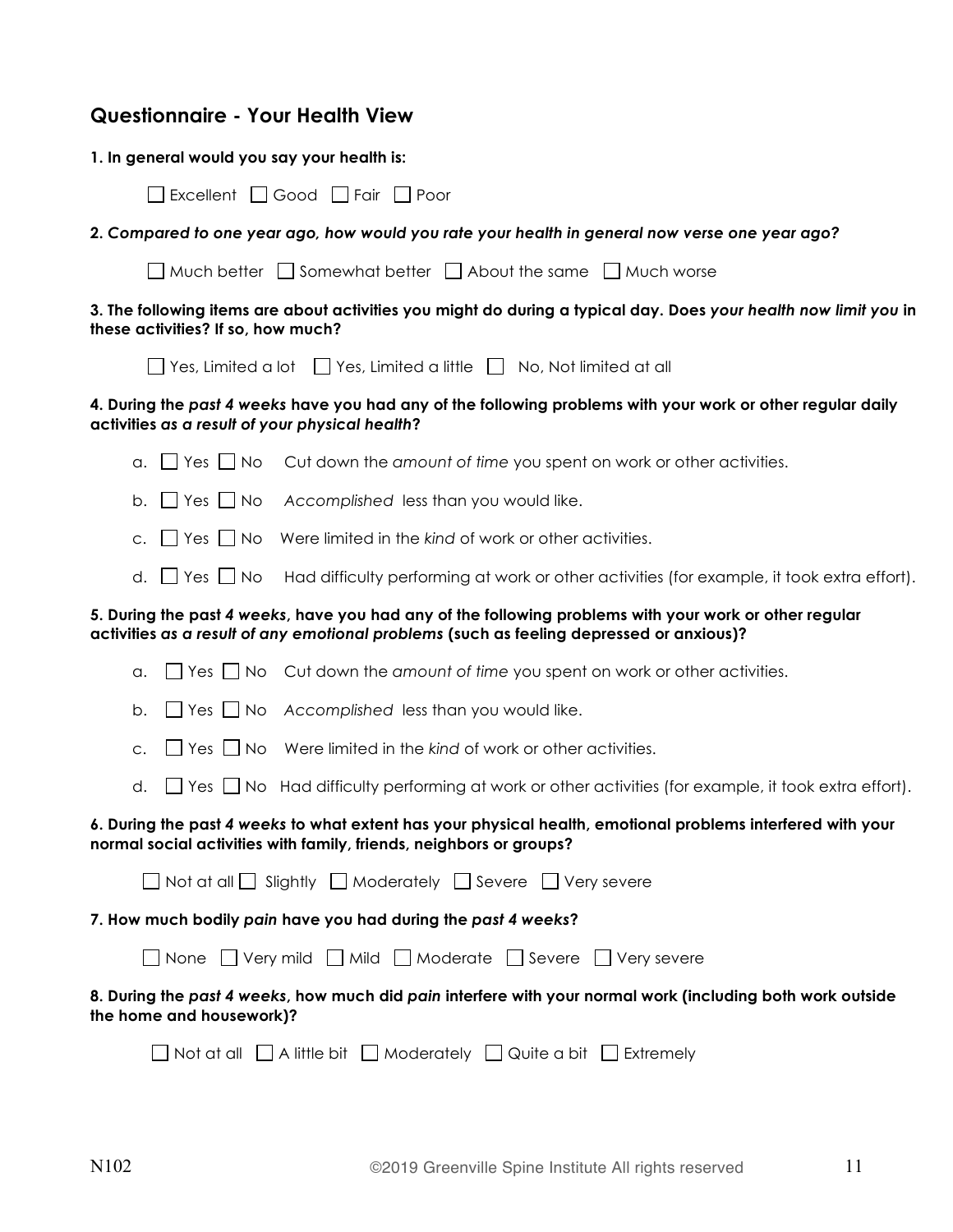**9. These questions are about how you feel and how things have been with you** *during the past 4 weeks***. For each question, please give the one answer that comes closest to the way you have been feeling. How much of the time**  *during the past 4 weeks* 

|    | a. Did you feel full of pep?                                                                                            |
|----|-------------------------------------------------------------------------------------------------------------------------|
|    | $\Box$ All the time $\Box$ Most of the time $\Box$ Some of the Time $\Box$ A little of the time $\Box$ None of the time |
|    | b. Have you been a nervous person?                                                                                      |
|    | $\Box$ All the time $\Box$ Most of the time $\Box$ Some of the Time $\Box$ A little of the time $\Box$ None of the time |
|    | c. Have you felt so down in the dumps that nothing could cheer you up?                                                  |
|    | $\Box$ All the time $\Box$ Most of the time $\Box$ Some of the Time $\Box$ A little of the time $\Box$ None of the time |
|    | d. Have you felt calm and peaceful?                                                                                     |
|    | $\Box$ All the time $\Box$ Most of the time $\Box$ Some of the Time $\Box$ A little of the time $\Box$ None of the time |
|    | e. Did you have a lot of energy?                                                                                        |
|    | $\Box$ All the time $\Box$ Most of the time $\Box$ Some of the Time $\Box$ A little of the time $\Box$ None of the time |
| f. | Have you felt downhearted or blue?                                                                                      |
|    | $\Box$ All the time $\Box$ Most of the time $\Box$ Some of the Time $\Box$ A little of the time $\Box$ None of the time |
|    | g. Did you feel worn out?                                                                                               |
|    | $\Box$ All the time $\Box$ Most of the time $\Box$ Some of the Time $\Box$ A little of the time $\Box$ None of the time |
|    | h. Have you been a happy person?                                                                                        |
|    | $\Box$ All the time $\Box$ Most of the time $\Box$ Some of the Time $\Box$ A little of the time $\Box$ None of the time |
| i. | Did you feel tired?                                                                                                     |
|    | $\Box$ All the time $\Box$ Most of the time $\Box$ Some of the Time $\Box$ A little of the time $\Box$ None of the time |
|    | 10. During the past 4 weeks how much of the time has your physical health or emotional problems interfered with you     |
|    | social activities (like visiting either friends, relatives, etc.)?                                                      |
|    | $\Box$ All the time $\Box$ Most of the time $\Box$ Some of the Time $\Box$ A little of the time $\Box$ None of the time |
|    | 11. How TRUE or FALSE is each of the following statements for you?                                                      |
|    | a. I seem to get sick easier than other people                                                                          |
|    | $\Box$ Definitely true $\Box$ Mostly true $\Box$ Don't know $\Box$ Mostly false $\Box$ Definitely false                 |
|    | b. I am as healthy as anybody I know                                                                                    |
|    | $\Box$ Definitely true $\Box$ Mostly true $\Box$ Don't know $\Box$ Mostly false $\Box$ Definitely false                 |
|    | c. I expect my health to get worse                                                                                      |
|    | $\Box$ Definitely true $\Box$ Mostly true $\Box$ Don't know $\Box$ Mostly false $\Box$ Definitely false                 |
|    | d. My health is excellent                                                                                               |
|    | $\Box$ Definitely true $\Box$ Mostly true $\Box$ Don't know $\Box$ Mostly false $\Box$ Definitely false                 |
|    |                                                                                                                         |
|    |                                                                                                                         |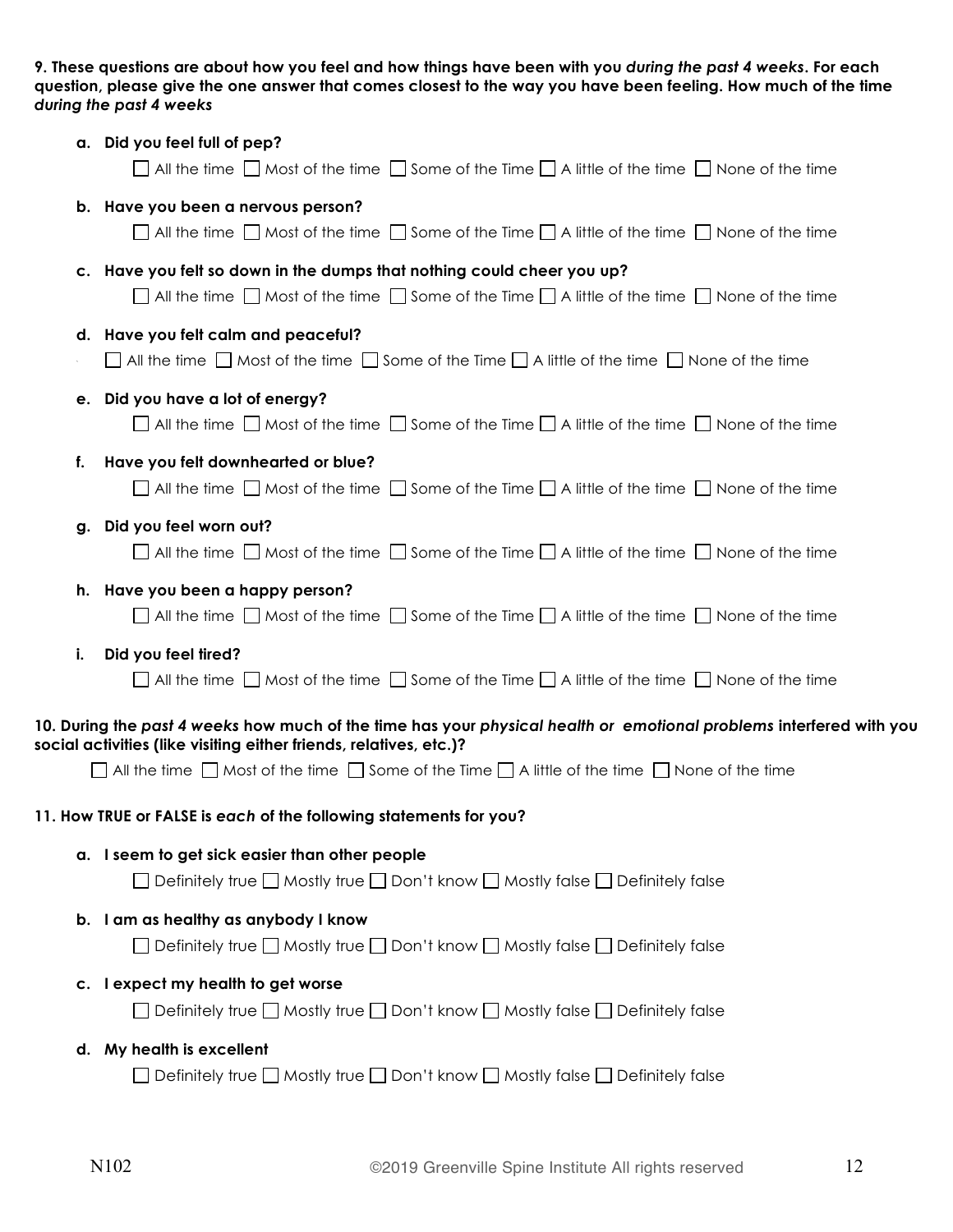## **DIET ANALYSIS**

- Keep an **accurate** record of every food and beverage you consume. Write it down as you eat to help you remember exactly what you ate.
- Be honest. It is important to note everything, including water, to get the most accurate results.
- If eating fast or prepared food, write down the name of the restaurant or brand name with the type of food, e.g., McDonald's Big Mac or Kraft Macaroni and Cheese.
- Try to get an idea of portions by looking at labels. This will make the analysis as accurate as possible. You need to measure meat in ounces, and vegetables, sauces and most other foods in cups (¼, ½, ¾ or 1). See below for serving size estimating techniques. You can just count eggs.
- Write down how it was cooked (fried, baked, steamed, etc.).
- Keep a two-day record, one day on the weekend and the other on a weekday. Try to pick "normal days" so we can get a true picture of your diet.
- Mail or bring in the diet, and after we complete the analysis we will call you to set up a convenient time for a consultation.

#### **Examples of recording the food**

| Date / Time    | Food / Beverage                                   | Quantity | <b>Preparation Method</b> |
|----------------|---------------------------------------------------|----------|---------------------------|
| 1/5/19 6:45AM  | Eggs                                              |          | Scrambled                 |
| 1/5/19 5:30PM  | Chicken Breast                                    | 3.5 oz   | Baked                     |
| 1/5/19 5:30PM  | Mixed Vegetables (carrots, broccoli, cauliflower) | 2 Cups   | Steamed                   |
| 1/6/19 12:00PM | McDonald's Big Mac                                |          |                           |

#### **Serving Size Estimating Techniques**

- 3 ounces of meat is about the size and thickness of a deck of playing cards or an audio cassette tape.
- A medium apple or peach is about the size of a tennis ball.
- 1 ounce of cheese is about the size of 4 stacked dice.
- 1/4 cup of ice cream is about the size of a racquetball or tennis ball.
- 1 cup of mashed potatoes or broccoli is about the size of your fist.
- 1 teaspoon of butter or peanut butter is about the size of the tip of your thumb,
- 1 ounce of nuts or small candies equals one handful.

If you have any questions, please don't hesitate to call our office.